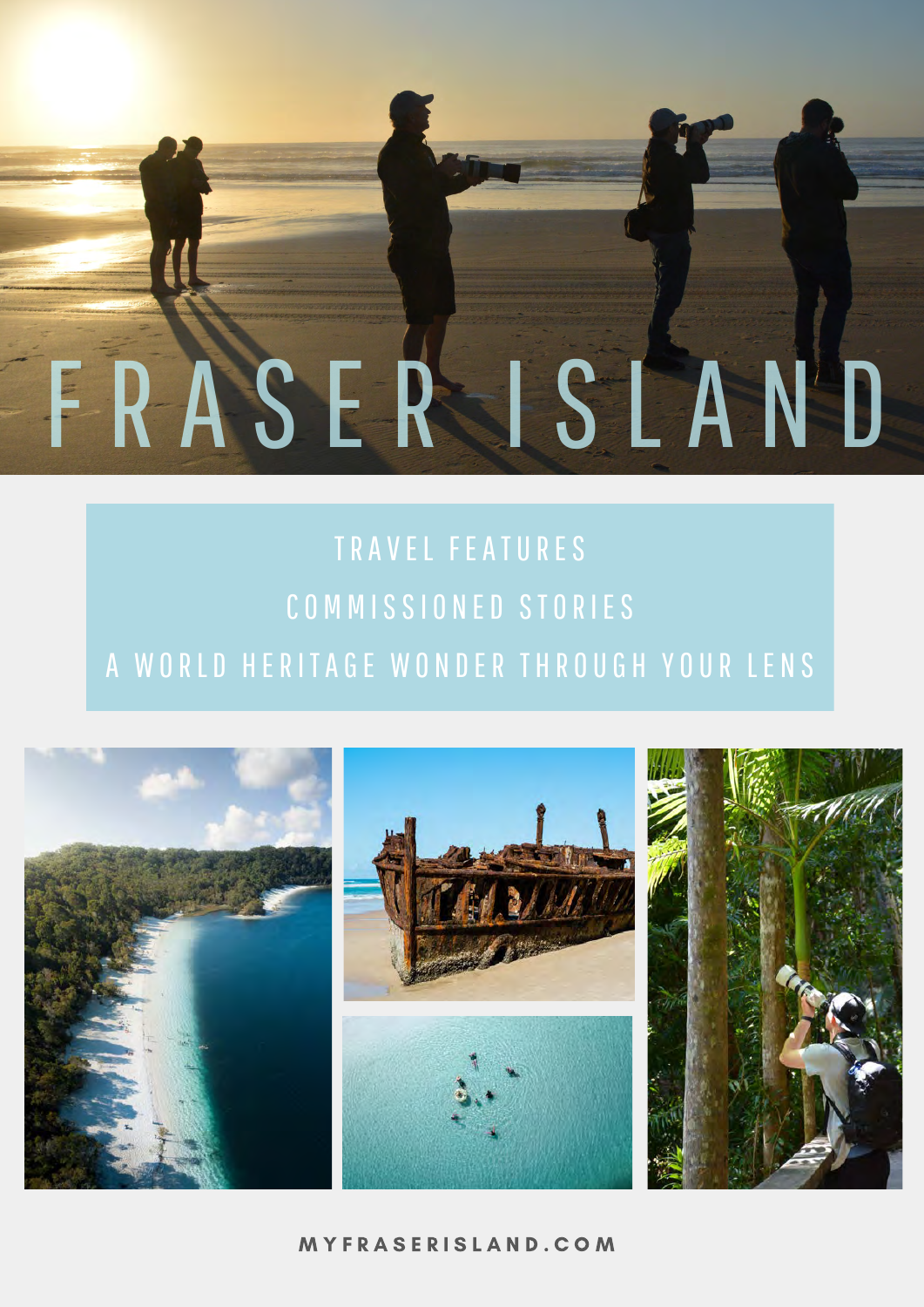# MEET YOUR MEDIA HOSTS...



#### MONIQUE

This marketing maven oversees all of our media partnerships and digital content strategies...plus she brings the big celebs to town!

#### LAUREN

A PR star in the making and key liaison for Influencer collaborations, who curates those Insta-worthy moments



WE'RE YOUR GO-TO FOR ALL FRASER ISLAND FAMILS AND ESTABLISH STRONG LONG-TERM RELATIONSHIPS WITH MEDIA.

WE FACILITATE EVERYTHING FROM TV SHOWS TO PHOTOGRAPHY SHOOTS, HAVING HOSTED FILM CREWS, INTERNATIONAL MUSIC STARS AND EVEN BRITISH ROYALTY.

THERE'S NOTHING WE CAN'T HANDLEI



YOUR MEDIA FAMIL OPTIONS INCLUDE.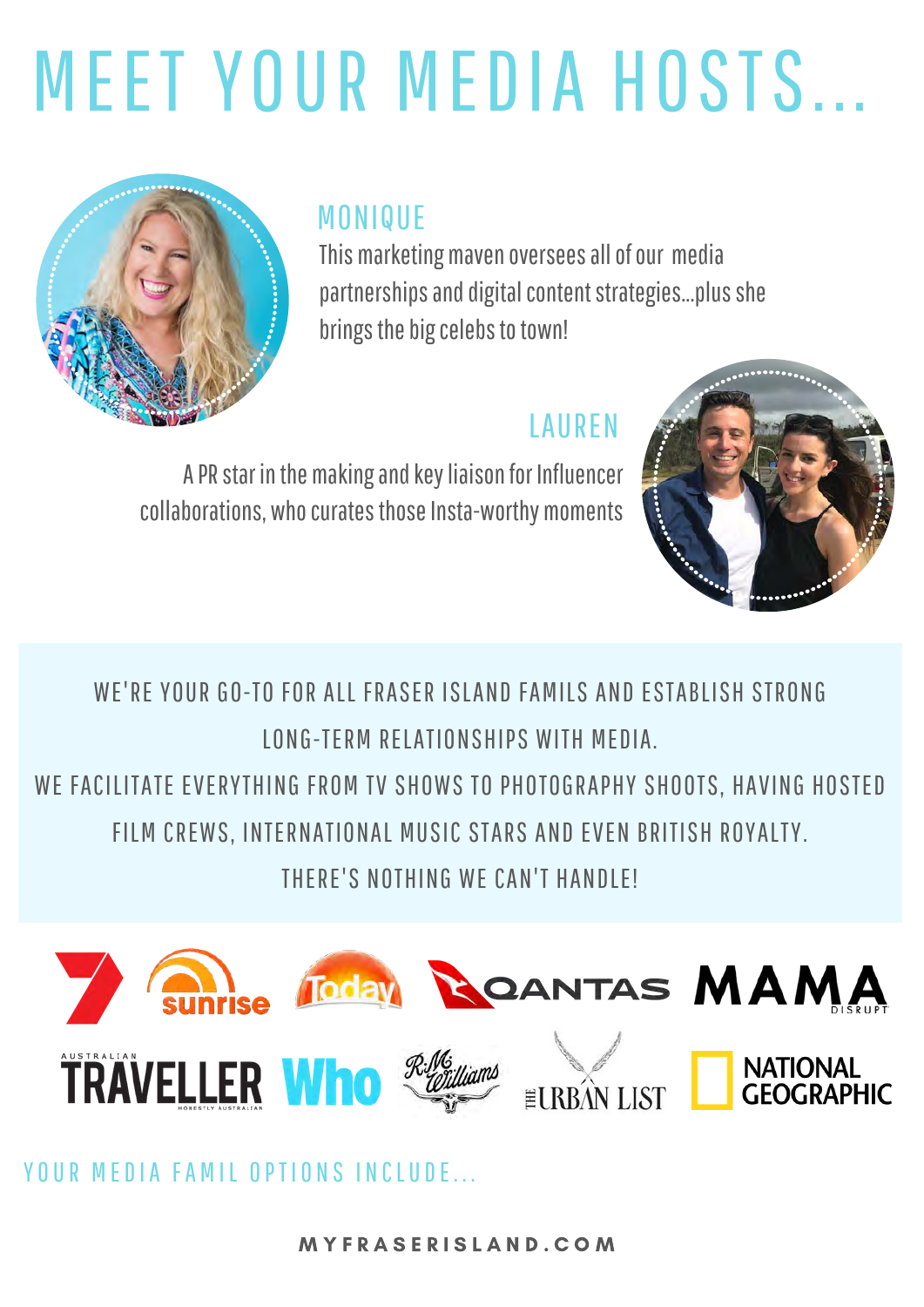

#### OPTION 1:

- Accommodation at Kingfisher Bay Resort
- Fraser Explorer 1 day 4WD guided tour
- A selection of resort-based activities
- Return ferry transfers
- Food and beverage negotiable.

#### POTENTIAL TO BRING A TRAVEL PARTNER

## **OPTION 2:**

- Accommodation at Eurong Beach Resort
- Explore the island by 4WD (Introduction to 4WD hire company).
- Return ferry transfers
- Food and beverage negotiable.

#### POTENTIAL TO BRING A TRAVEL PARTNER





#### **OPTION 3:**

A tailored experience. We offer bespoke itineraries to truly editorial commission or filmed feature.

Submit your detailed media proposal and we'll connect you with local guides & arrange unique nature-based activities.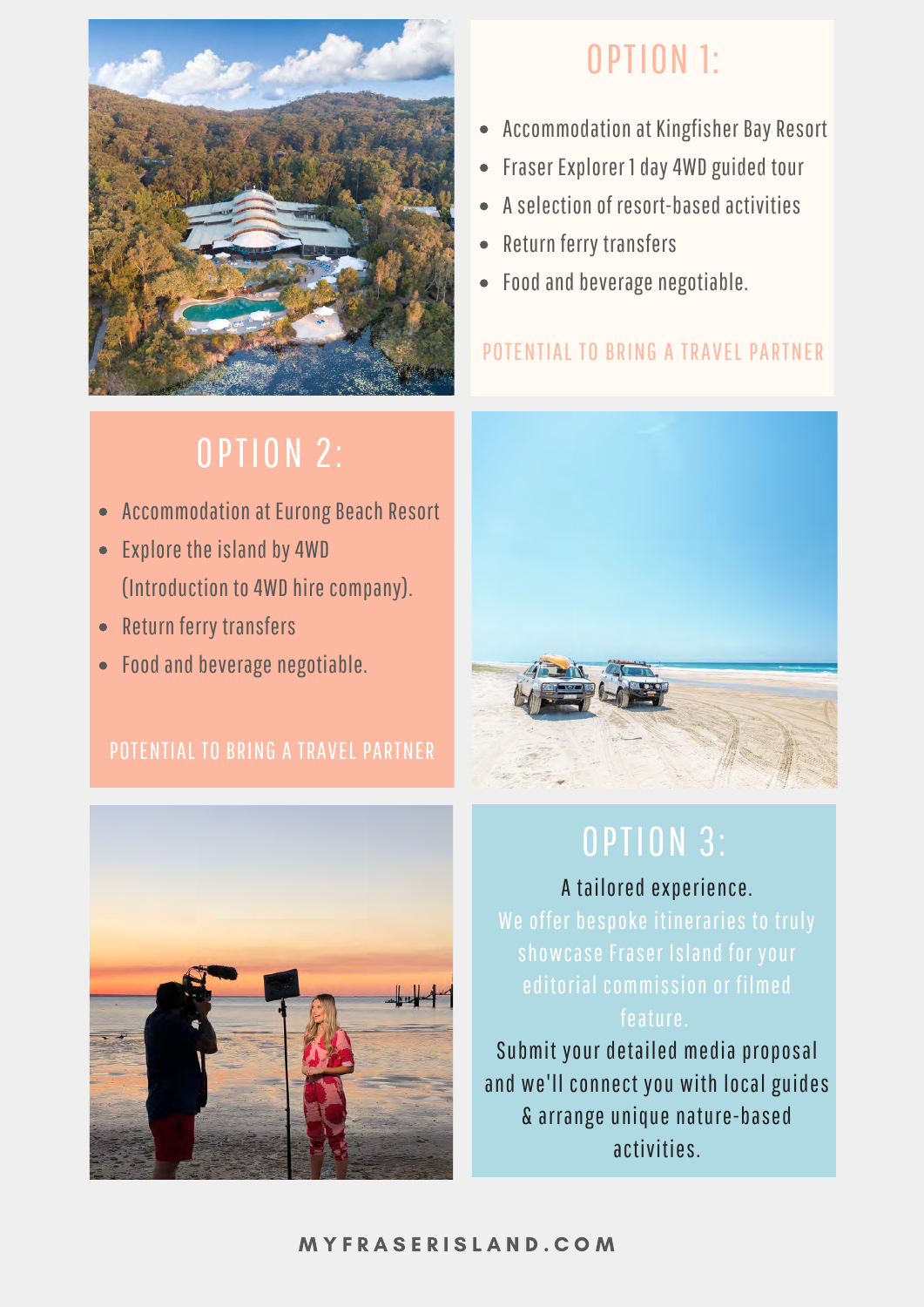# U P G R A D E Y O U R

#### ADDITIONAL EXPERIENCES MAY INCLUDE:

- Food and beverage negotiable based on media publication
- ½ day whale watching tour
- Resort/Ranger-guided activities
- Island Day Spa media treatments
- Scenic flight with Air Fraser
- Lakes of Fraser Tour
- Remote Fraser Cruise

BESPOKE ITINERARIES AVAILABLE UPON REQUEST FOR TIER 1 MEDIA FAMILY TRAVEL BY NEGOTIATION

## PARADISE



## awaits

#### THE FINE PRINT

- Flights/transport into region are not included.
- We do not pay for media famils, they are a contra-based collaboration, in exchange for Fraser Island experiences.
- ALL famils will receive and be required to sign a media contract, outlining their agreed terms, timelines and deliverables.

#### M Y F R A S E R I S L A N D . C O M